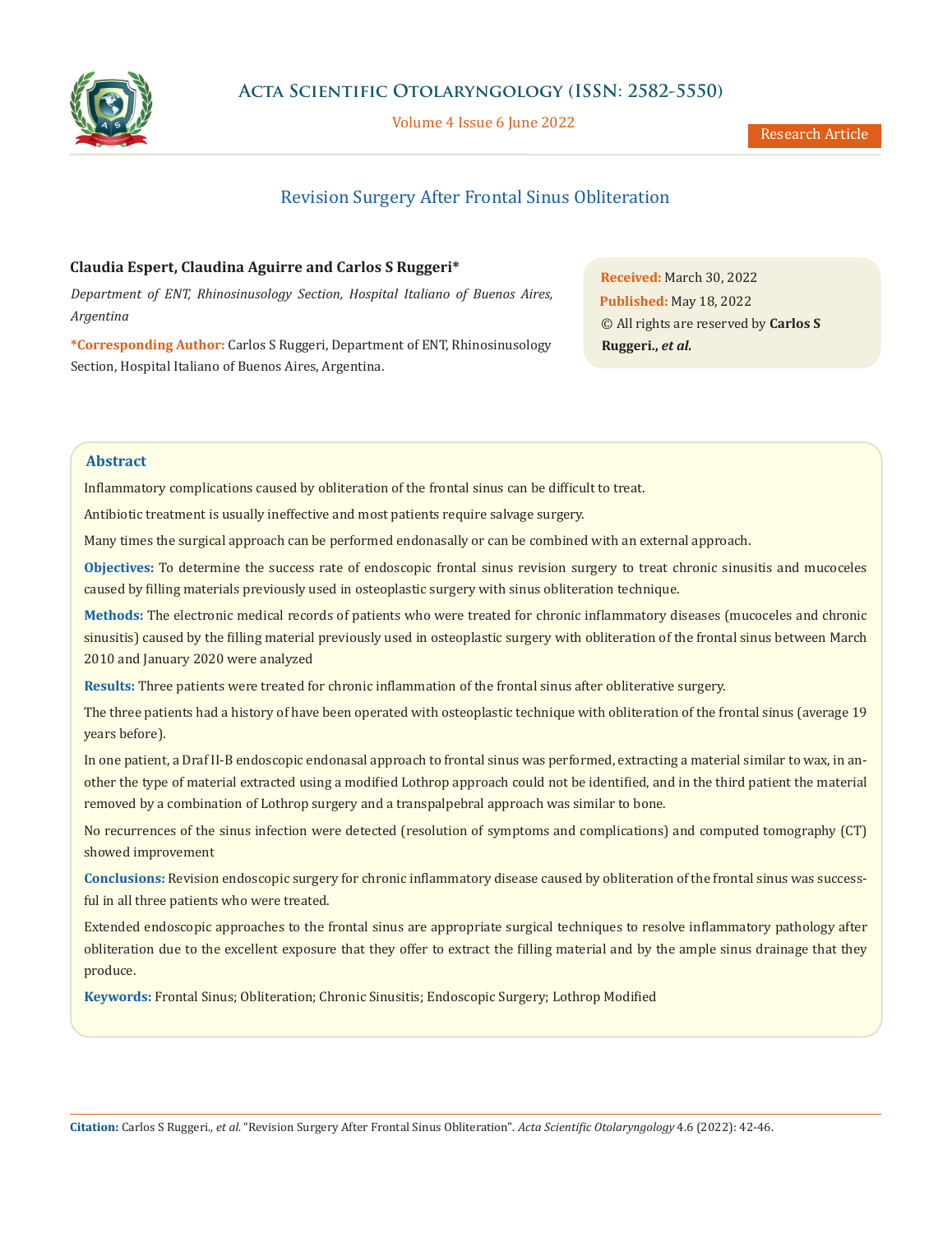## **Introduction**

Treatment of chronic sinusitis after failed obliterative frontal sinus surgery is challenging.

The infection is often complicated by cellulitis, abscesses and mucoceles that can cause bone erosion of the walls of the frontal sinus, with the infection having contact with the meninges or with the orbital content.

Treatment consists of treating the exacerbation or complication with antibiotics and performing revision surgery to remove the filling material used in the obliteration and produce adequate and wide sinus drainage.

#### **Objectives**

To determine the success rate of endoscopic frontal sinus revision surgery to treat chronic sinusitis and mucoceles caused by filling materials previously used in osteoplastic surgery with sinus obliteration technique.

#### **Methods**

The electronic medical records of patients who were treated by endoscopic frontal sinus surgery due to chronic inflammatory diseases (mucoceles and chronic sinusitis) caused by the filling material previously used in osteoplastic surgery with obliteration of the frontal sinus between March 2010 and January 2020 were analyzed.

Demographic data, history of previous surgeries with obliteration technique, signs and symptoms, results of computed tomography, type of revision surgical technique used, possible material used in obliteration of the sinus, result of surgery and complications were collected.

All patients were evaluated by computed tomography and nasal endoscopy.

The salvage surgical techniques used were: Draf II-B (permeabilization of the frontal drainage between the orbit and the nasal septum by resecting the middle turbinate), modified Lothrop (permeabilization of the frontal drainage between the orbits with anterosuperior septectomy) and modified Lothrop combined with a transpalpebral approach to obliterate with fat only a supraorbital ethmoid cell.

Controls were performed with computed tomography and nasal endoscopy.

#### **Results**

Three patients were treated for chronic inflammation of the frontal sinus after obliterative surgery.

Two were men and one woman, the average age was 58 years.

Two had unilateral mucoceles in the frontal sinus, one of them with erosion of the posterior and inferior wall, and another bilateral chronic frontal sinusitis.

The symptoms and signs were: right palpebral abscess (1/3), preseptal cellulitis and intermittent swelling in the bilateral frontal region, coinciding with exacerbations of chronic sinusitis (1/3) and headache (1/3).

The three patients had a history of have been operated with osteoplastic technique with obliteration of the frontal sinus (average 19 years before).

In two the surgeries were for chronic inflammatory disease of the frontal sinus and in another the obliteration was performed after a frontal craniotomy performed by neurosurgery to clip an aneurysm of the posterior communicating artery 40 years earlier.

Two were previously hospitalized because the complication caused by the infection required treatment with intravenous antibiotics, and another received several courses of oral antibiotics before performing revision endoscopic surgery.

In one patient, a Draf II-B endoscopic endonasal approach to frontal sinus was performed, extracting a material similar to wax (Figure 1), in another the type of material extracted using a modified Lothrop approach could not be identified (Figure 2), and in the third patient the material removed by a combination of Lothrop surgery and a transpalpebral approach was similar to bone.

In this patient, the bone-like material used in the obliteration was not identified in the initial revision surgery and he had to be operated on again. The material was removed and a fat obliteration of a supraorbital cell was performed (Figure 3).

The average follow-up was 18 months.

43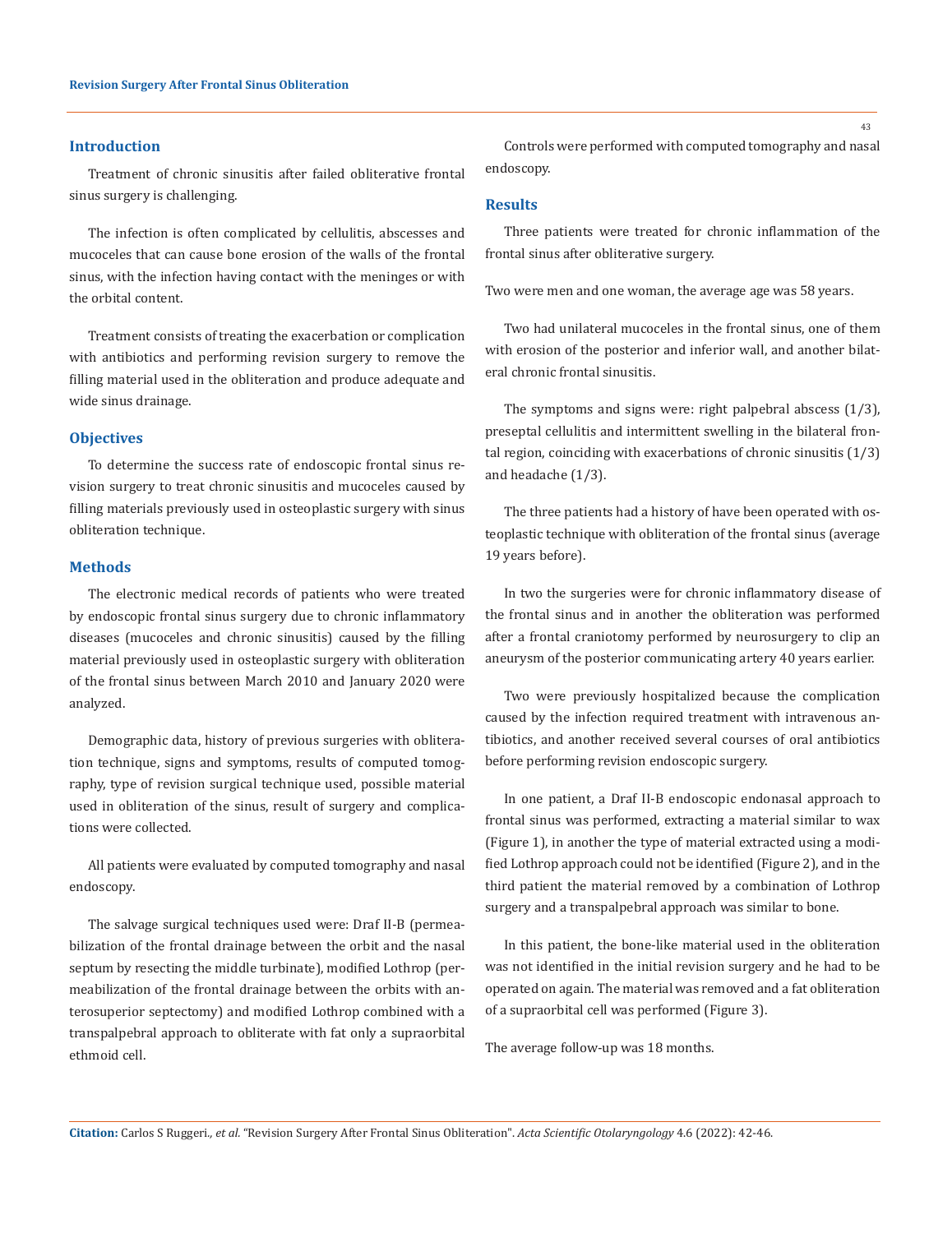

Figure 1: A-B: Computed tomography: a left frontoethmoidal mucocele is observed, C: Endoscopic view of the extraction of the filling material through a frontal approach type Draf II-B, D: Postoperative tomography.



**Figure 2:** Computed tomography: bilateral sinusitis after frontal sinus obliteration with fat.

No recurrences of the sinus infection were detected (Resolution of symptoms and complications) and the CT scans showed improvement (Table 1).

## **Discussion**

The history of osteoplastic surgery of the frontal sinus began in 1904 when Hoffman described obliteration of the sinus. In 1949, Tato., *et al*. described the technique by obliterating the frontal sinus with fat, and then Goodale and Montgomery in 1956 popularized



**Figure 3:** Complicated frontal sinusitis with palpebral abscess. A: Abscess recurred to Draf II and transpalpebral approach with marsupialization of right supraorbital cell to the nasal cavity, B-C: CT showing occupation of the frontal sinus and right supraorbital cell with erosion of the posterior and anteroinferior wall, D-E-F: Removal of bone-like material from the frontal sinus by modified Lothrop approach, G-H-I-J: Transpalpebral approach to supraorbital cell, resection of the mucosa and drilling of the cell with fat obliteration of the same, K: Postoperative CT, L: Patient with resolution of the infection.

the technique in North America, becoming the surgery of choice to treat frontal sinus infections [1]. In Argentina it was possibly the surgery of choice to treat frontal pathology until the end of 1990.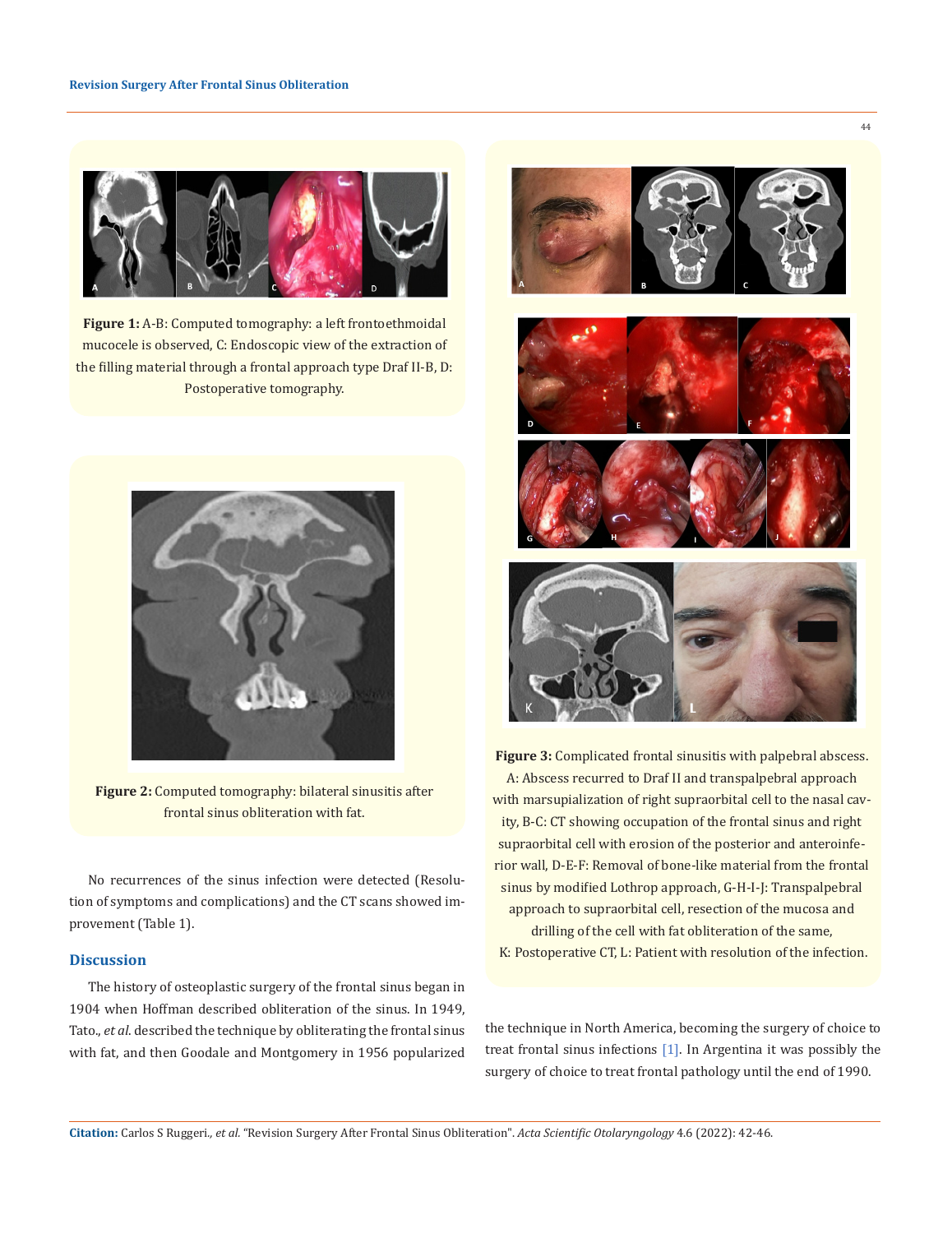|                  |            |                                                |                                                                                 |                                                    |                      |                         | 45               |
|------------------|------------|------------------------------------------------|---------------------------------------------------------------------------------|----------------------------------------------------|----------------------|-------------------------|------------------|
| Age              | <b>Sex</b> | <b>Previous</b>                                | <b>Computed</b><br>tomography                                                   | <b>Signs and</b>                                   | Revisión surgery     | <b>Filler material</b>  | <b>Evolution</b> |
|                  |            | surgery                                        |                                                                                 | symptoms                                           |                      |                         |                  |
| 62               |            | Unilateral osteo-                              |                                                                                 |                                                    |                      |                         |                  |
| (Figure 1)       | Female     | plastic (chronic                               | Left mucocele                                                                   | Headache                                           | Draf ii              | Wax                     | Resolution       |
|                  |            | sinusitis)                                     |                                                                                 |                                                    |                      |                         |                  |
| 63<br>(Figure 2) | Male       | Frontal craniot-<br>omy (aneurysm<br>clipping) | Supraorbital cell<br>mucocele<br>with posterior<br>and inferior wall<br>erosion | Eyelid abscess                                     | Draf $II +$          |                         |                  |
|                  |            |                                                |                                                                                 |                                                    | transpalpebral       |                         |                  |
|                  |            |                                                |                                                                                 |                                                    | (marsupialization)   | Similar bone            |                  |
|                  |            |                                                |                                                                                 |                                                    | second surgery:      | $(i)$ hydroaxiapatite?) | Resolution       |
|                  |            |                                                |                                                                                 |                                                    | modified Lothrop +   |                         |                  |
|                  |            |                                                |                                                                                 |                                                    | transpalpebral ap-   |                         |                  |
|                  |            |                                                |                                                                                 |                                                    | proach and oblitera- |                         |                  |
|                  |            |                                                |                                                                                 |                                                    | tion of supraorbital |                         |                  |
|                  |            |                                                |                                                                                 |                                                    | cell with fat        |                         |                  |
| 49<br>(Figure 3) | Male       | Osteoplastic<br>(chronic sinus-                | sinusitis                                                                       | Bilateral chronic Forehead swelling/<br>cellulitis | Modified lothrop     | Fat                     | Resolution       |
|                  |            | itis)                                          |                                                                                 |                                                    |                      |                         |                  |

**Table 1:** Patients treated with salvage endoscopic surgery after osteoplastic surgery with obliteration of the frontal sinus.

The technique consists of approaching the frontal sinus externally, resecting all the mucosa and then exhaustively drilling the bone to avoid the persistence of mucosal foci that produce secretions. Then we proceed to block the drainage of the sinus and obliterate the cavity to defunctionalize it.

Different materials were described for obliteration: fat, wax, hydroxyapatite, etc.

Weber and Draf [2] reported a 10% incidence of mucocele formation after frontal osteoplastic surgery with obliteration, diagnosed by MRI five years later.

In another study they reported an incidence of mucoceles after sinus obliteration of 7.5% (3/40) and in another that mucocele formation occurred up to 18 years after obliteration [3].

In our study, the signs and symptoms caused by mucoceles and complicated chronic sinusitis occurred on average 19 years after obliterative surgery, and in two the infections were complicated by a palbebral abscess and in another by preseptal cellulitis and swelling in the frontal region.

Magnetic resonance imaging can differentiate a mucocele from the fat used in obliteration.

Mucoceles can be hyperintense or isointense on T2 according to their water and protein content, and the density of the fat graft can vary over time, possibly due to the formation of fibrosis or hemorrhage within the fat. It can be useful to diagnose whether or not the tissue that occupies the frontal sinus is fat using fat suppression techniques [4].

We did not request an MRI to evaluate our patients because all three, due to their signs/symptoms and the tomographic findings, had an indication for revision surgery.

In addition, all three reported a history of frontal obliteration with some material.

Today obliterative techniques have very few indications to treat mucoceles or chronic frontal sinusitis, it is preferable to avoid late complications, perform surgeries that produce extensive drainage of the affected sinuses.

**Citation:** Carlos S Ruggeri*., et al.* "Revision Surgery After Frontal Sinus Obliteration". *Acta Scientific Otolaryngology* 4.6 (2022): 42-46.